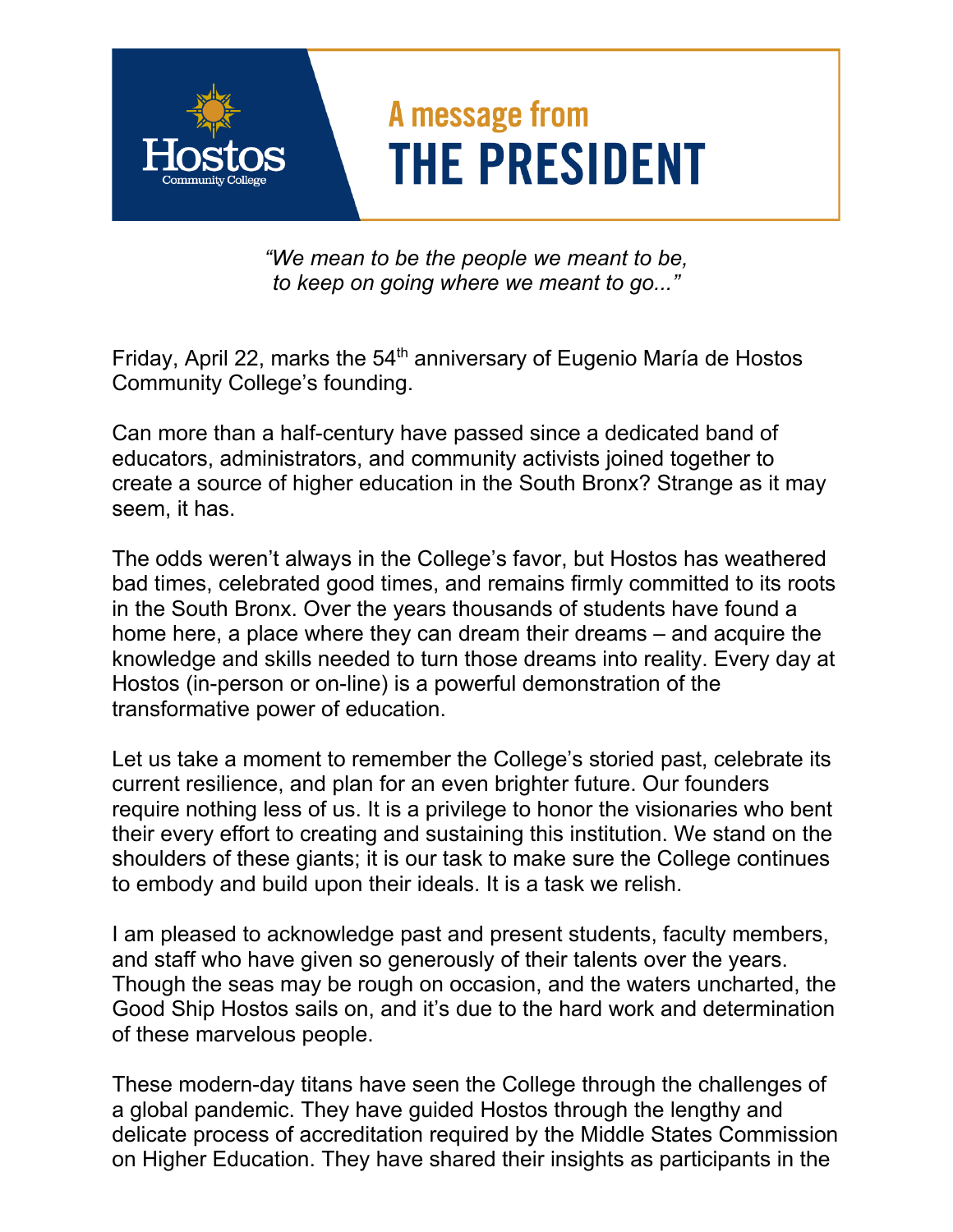*Veladas Hostosianas*/Hostos Culture Talks, an ongoing series of virtual salons dealing with the social, cultural, and literary issues of the day. All this and much, much more is undeniable proof of the vitality of life at Hostos and its connections with the diverse communities it so proudly serves.

What we do has been noted by Hostos' inclusion in the 2015 Aspen Prize for Community College Excellence selection process. Being chosen as a Top 10 finalist – the only community college in the Northeast to earn such a distinction – validated the extraordinary achievement of this institution and proved that we are one of the best community colleges in the nation. We have once again submitted Hostos for Aspen Prize consideration and we are confident that, no matter the outcome, the College's achievements will be recognized and appreciated.

Our anniversary couldn't be celebrated without mentioning the \$15 million gift from philanthropist/author/activist Ms. MacKenzie Scott in June 2021. This is the largest single gift in the College's history and one of the largest in the history of The City University of New York (CUNY). We share Ms. Scott's passionate belief in the community college system, and her most generous gift is being used in a variety of wide-reaching initiatives to support student success.

Hostos has focused on student success from its inception to the present day. The College provides a bridge of opportunity for all who pass through its portals. To those who created the institution and to those who play a vital role in keeping it running, day after day, in good times and bad, my heartfelt thanks. Together, we work wonders. Together, we will – in the words of the poet Miller Williams – "fashion the future."

I'd like to share Williams' poem "Of History and Hope"

*We have memorized America, how it was born and who we have been and where. In ceremonies and silence we say the words, telling the stories, singing the old songs. We like the places they take us. Mostly we do. The great and all the anonymous dead are there. We know the sound of all the sounds we brought. The rich taste of it is on our tongues. But where are we going to be, and why, and who? The disenfranchised dead want to know. We mean to be the people we meant to be, to keep on going where we meant to go. But how do we fashion the future? Who can say how*